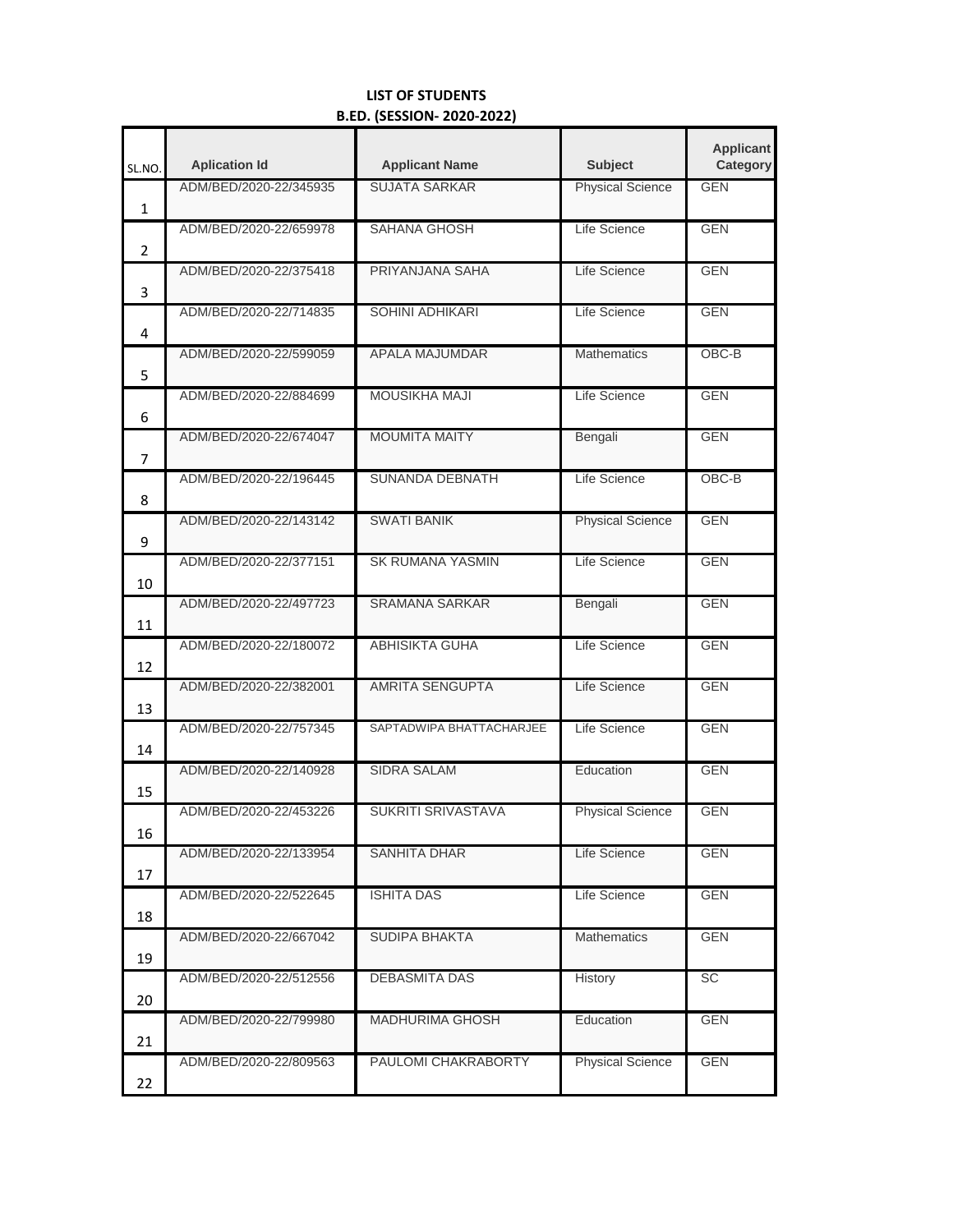| 23 | ADM/BED/2020-22/466517 | ANIRBAN CHAKRABORTY        | <b>Physical Science</b> | <b>GEN</b> |
|----|------------------------|----------------------------|-------------------------|------------|
| 24 | ADM/BED/2020-22/958747 | <b>DEBALINA BOSE</b>       | Education               | <b>GEN</b> |
| 25 | ADM/BED/2020-22/847086 | <b>RITI DALAL</b>          | Geography               | <b>GEN</b> |
| 26 | ADM/BED/2020-22/416009 | <b>DIPANJAN CHATTERJEE</b> | English                 | <b>GEN</b> |
| 27 | ADM/BED/2020-22/901110 | <b>ANKITA MAHANTO</b>      | Geography               | <b>GEN</b> |
| 28 | ADM/BED/2020-22/423680 | <b>BINITA MAJUMDAR</b>     | English                 | <b>GEN</b> |
| 29 | ADM/BED/2020-22/876170 | <b>RIYA DEB</b>            | Life Science            | <b>GEN</b> |
| 30 | ADM/BED/2020-22/500304 | SAPTARSHI KARMAKAR         | English                 | <b>GEN</b> |
| 31 | ADM/BED/2020-22/751521 | ABHINANDA SANA             | History                 | <b>GEN</b> |
| 32 | ADM/BED/2020-22/464704 | ELIZABETH SONALI DESAI     | English                 | <b>GEN</b> |
| 33 | ADM/BED/2020-22/293124 | RAJASREE CHOUDHURY         | <b>Mathematics</b>      | <b>GEN</b> |
| 34 | ADM/BED/2020-22/198446 | PAYEL CHANDA               | <b>History</b>          | <b>GEN</b> |
| 35 | ADM/BED/2020-22/243404 | <b>AZRA EZAZ</b>           | English                 | <b>GEN</b> |
| 36 | ADM/BED/2020-22/285691 | <b>TANIMA DAS</b>          | Bengali                 | <b>GEN</b> |
| 37 | ADM/BED/2020-22/660454 | <b>TANIYA DAS</b>          | Education               | <b>GEN</b> |
| 38 | ADM/BED/2020-22/985333 | SUMAYYAH WASIM             | Life Science            | OBC-A      |
| 39 | ADM/BED/2020-22/594293 | <b>SHREYA DAS</b>          | Life Science            | <b>SC</b>  |
| 40 | ADM/BED/2020-22/666638 | SUBHADEEP PALIT            | <b>Physical Science</b> | <b>GEN</b> |
| 41 | ADM/BED/2020-22/862679 | SHREYA NASKAR              | English                 | <b>SC</b>  |
| 42 | ADM/BED/2020-22/134719 | FARHEEN BEGUM              | English                 | <b>GEN</b> |
| 43 | ADM/BED/2020-22/800006 | <b>UDITA SAHA</b>          | English                 | <b>GEN</b> |
| 44 | ADM/BED/2020-22/320694 | <b>KABIR SARKAR</b>        | Life Science            | <b>SC</b>  |
| 45 | ADM/BED/2020-22/707587 | <b>KAKOLI MALLICK</b>      | Life Science            | <b>SC</b>  |
|    | ADM/BED/2020-22/169899 | DEBASMITA DAS              | Education               | <b>GEN</b> |
| 46 | ADM/BED/2020-22/191775 | DEBLEENA PAL               | History                 | <b>GEN</b> |
| 47 |                        |                            |                         |            |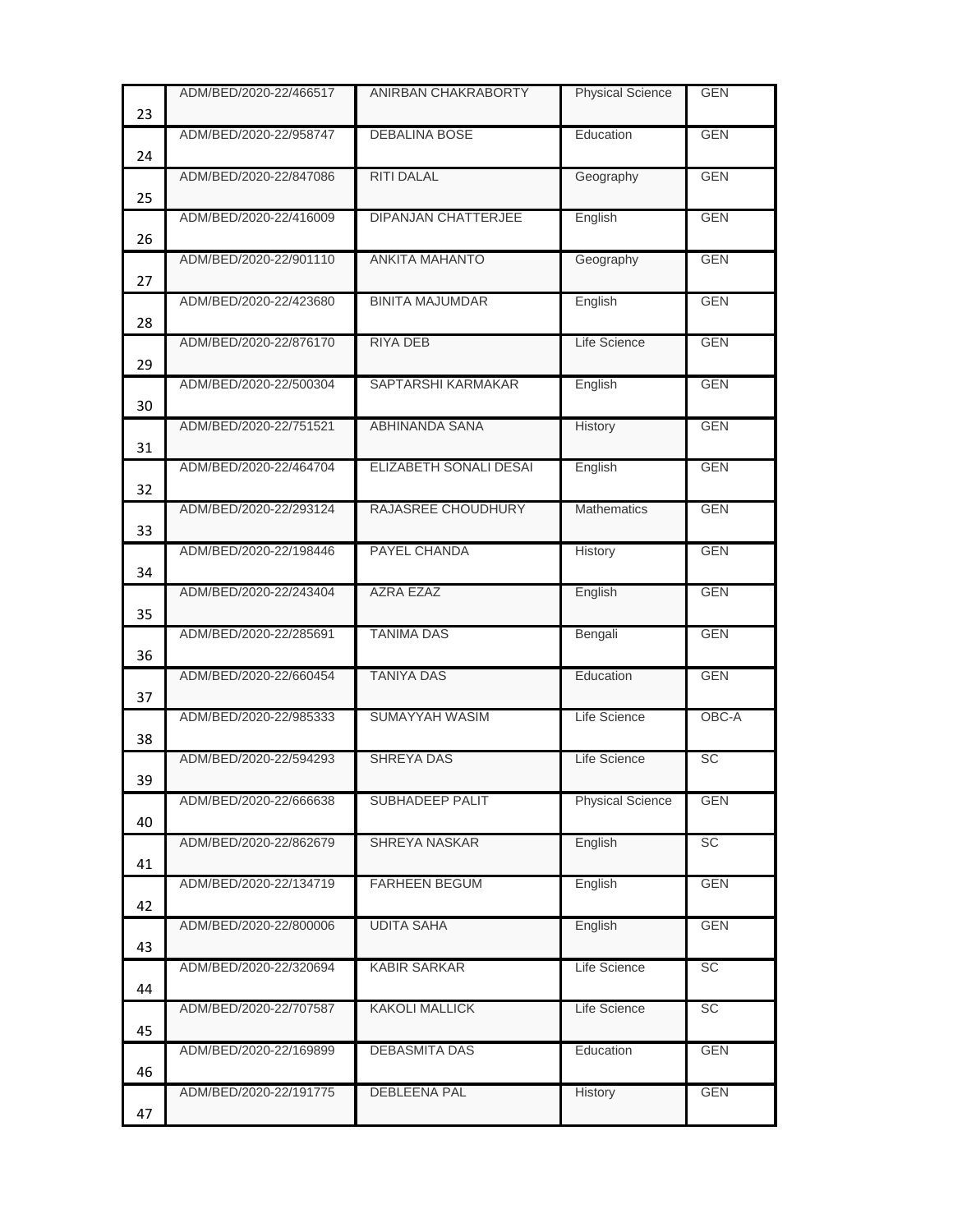|    | ADM/BED/2020-22/121393 | <b>SHARMISTHA ROY</b>     | <b>History</b>     | SC         |
|----|------------------------|---------------------------|--------------------|------------|
| 48 |                        |                           |                    |            |
| 49 | ADM/BED/2020-22/472048 | SHREYA SAHA               | English            | <b>GEN</b> |
| 50 | ADM/BED/2020-22/616989 | ANWESHA BISWAS            | English            | <b>GEN</b> |
| 51 | ADM/BED/2020-22/541524 | <b>DEBADRITA KANJILAL</b> | History            | <b>GEN</b> |
| 52 | ADM/BED/2020-22/777534 | <b>ARPITA DEY</b>         | English            | OBC-B      |
| 53 | ADM/BED/2020-22/701738 | <b>SREYASHI GUPTA</b>     | English            | <b>GEN</b> |
| 54 | ADM/BED/2020-22/865233 | SANHITA CHAKRABORTY       | English            | <b>GEN</b> |
| 55 | ADM/BED/2020-22/586705 | <b>IPSITA MITRA</b>       | History            | <b>GEN</b> |
|    | ADM/BED/2020-22/799138 | PARAMITA BANERJEE         | English            | <b>GEN</b> |
| 56 | ADM/BED/2020-22/138542 | <b>DEBLINA SENGUPTA</b>   | Education          | <b>GEN</b> |
| 57 | ADM/BED/2020-22/341545 | PIAS PAULCHOWDHURY        | English            | <b>GEN</b> |
| 58 | ADM/BED/2020-22/958937 | <b>MAHUYA DAS</b>         | Geography          | <b>SC</b>  |
| 59 | ADM/BED/2020-22/496416 | PRIYANKA BAR              | History            | SC         |
| 60 |                        |                           |                    |            |
| 61 | ADM/BED/2020-22/185618 | RUMILITA CHATTERJEE       | <b>Mathematics</b> | <b>GEN</b> |
| 62 | ADM/BED/2020-22/326222 | <b>SANCHARI GUPTA</b>     | Bengali            | <b>GEN</b> |
| 63 | ADM/BED/2020-22/184421 | <b>ANANYA DUTTA</b>       | English            | <b>GEN</b> |
| 64 | ADM/BED/2020-22/300315 | <b>PRITI KANOJIA</b>      | History            | <b>SC</b>  |
| 65 | ADM/BED/2020-22/840347 | MADHUJA BISWAS            | Education          | <b>GEN</b> |
| 66 | ADM/BED/2020-22/802888 | NANDITA CHAKRABORTY       | Education          | <b>GEN</b> |
| 67 | ADM/BED/2020-22/114960 | DIYA CHAKRABORTY          | Bengali            | <b>GEN</b> |
| 68 | ADM/BED/2020-22/414484 | <b>ITU BISWAS</b>         | Mathematics        | SC         |
| 69 | ADM/BED/2020-22/831461 | PIYALI DEY                | Bengali            | <b>GEN</b> |
| 70 | ADM/BED/2020-22/452200 | RITUPARNA GHOSH           | English            | <b>GEN</b> |
|    | ADM/BED/2020-22/301902 | POUSALI SEN               | English            | <b>GEN</b> |
| 71 |                        |                           |                    |            |
| 72 | ADM/BED/2020-22/779099 | PALLABI BHADRA            | Geography          | <b>GEN</b> |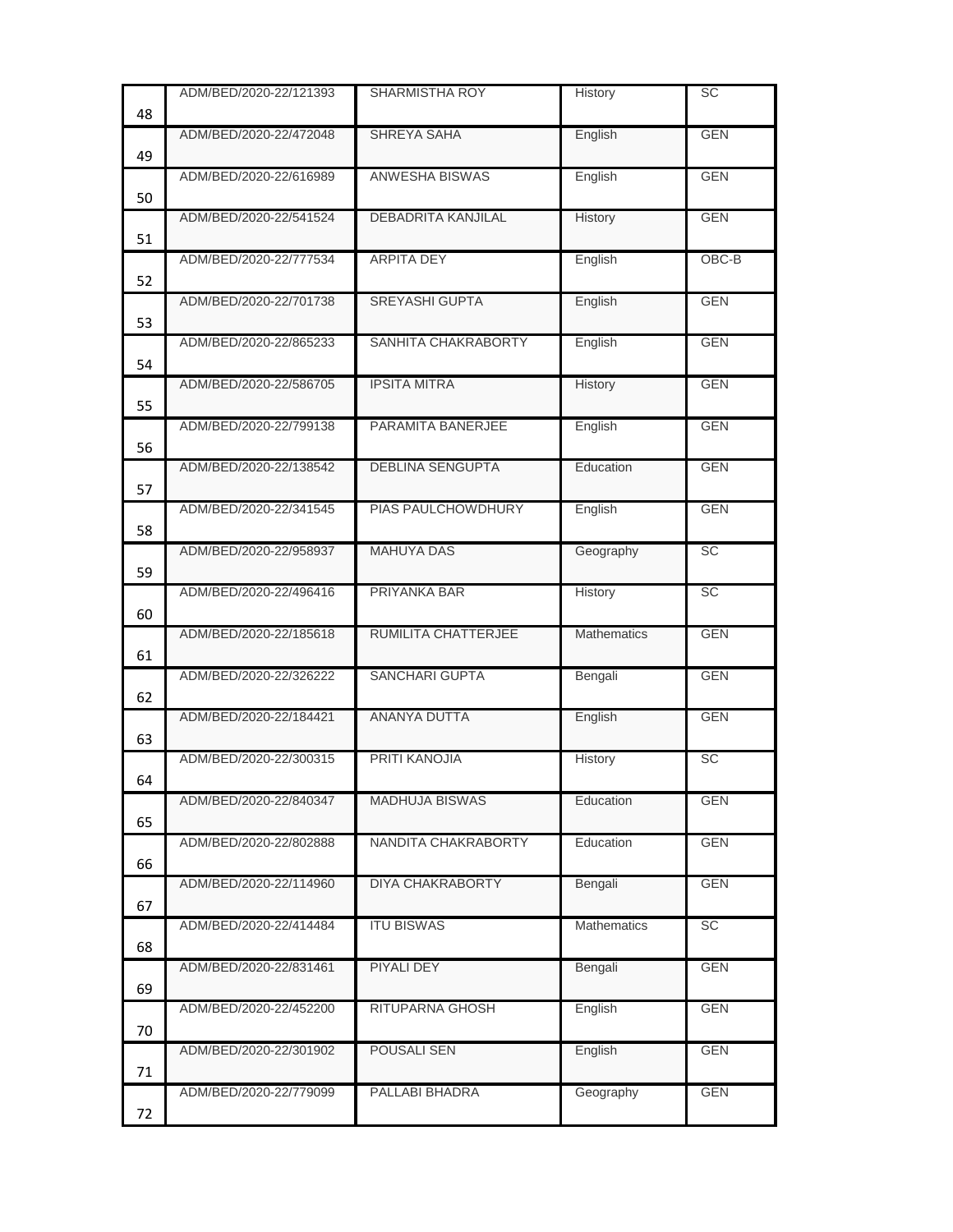|    | ADM/BED/2020-22/191839 | <b>SWAGATA BOSE</b>      | English                 | <b>GEN</b> |
|----|------------------------|--------------------------|-------------------------|------------|
| 73 |                        |                          |                         |            |
| 74 | ADM/BED/2020-22/763306 | <b>SAHELI BISWAS</b>     | English                 | <b>GEN</b> |
| 75 | ADM/BED/2020-22/939645 | <b>SHAMIT KASHYAPI</b>   | Life Science            | <b>GEN</b> |
| 76 | ADM/BED/2020-22/793842 | <b>BARNALI MUKHERJEE</b> | English                 | <b>GEN</b> |
| 77 | ADM/BED/2020-22/493240 | <b>DIPANWITA DAS</b>     | Life Science            | SC         |
| 78 | ADM/BED/2020-22/634380 | <b>TIAS MAJUMDAR</b>     | History                 | <b>GEN</b> |
| 79 | ADM/BED/2020-22/395561 | <b>ANAMIKA ROY</b>       | Education               | <b>SC</b>  |
| 80 | ADM/BED/2020-22/946884 | <b>SUTAPA CHHARI</b>     | Life Science            | <b>GEN</b> |
| 81 | ADM/BED/2020-22/139760 | <b>SUNANDA DEY</b>       | Geography               | <b>GEN</b> |
| 82 | ADM/BED/2020-22/959735 | <b>INDRANI MONDAL</b>    | English                 | <b>GEN</b> |
| 83 | ADM/BED/2020-22/326522 | <b>RITUPARNA SAHA</b>    | Education               | <b>GEN</b> |
| 84 | ADM/BED/2020-22/301495 | <b>MONISHA ROY</b>       | Life Science            | OBC-B      |
| 85 | ADM/BED/2020-22/627357 | SAMEERA SHAMIM           | <b>Physical Science</b> | OBC-A      |
| 86 | ADM/BED/2020-22/462348 | <b>RIA ROUTH</b>         | <b>Physical Science</b> | <b>GEN</b> |
| 87 | ADM/BED/2020-22/820037 | <b>SHRABANI NAYAK</b>    | Education               | <b>GEN</b> |
| 88 | ADM/BED/2020-22/503581 | <b>ISHIKA DUTTA</b>      | Geography               | <b>GEN</b> |
| 89 | ADM/BED/2020-22/366036 | <b>JILI GHOSH</b>        | Education               | <b>GEN</b> |
| 90 | ADM/BED/2020-22/132600 | SAYAN MUKHERJEE          | Geography               | <b>GEN</b> |
| 91 | ADM/BED/2020-22/388876 | <b>RINKU SARKAR</b>      | Sanskrit                | <b>GEN</b> |
| 92 | ADM/BED/2020-22/777935 | <b>BRATASREE SARKAR</b>  | Geography               | <b>SC</b>  |
| 93 | ADM/BED/2020-22/137170 | SUBHANKAR DAS            | Geography               | <b>GEN</b> |
| 94 | ADM/BED/2020-22/892537 | SHREYA DAS               | Geography               | <b>GEN</b> |
| 95 | ADM/BED/2020-22/337489 | <b>SUKANYA NAHA</b>      | English                 | <b>GEN</b> |
| 96 | ADM/BED/2020-22/584797 | <b>ARIGHNI GUHA</b>      | Life Science            | <b>GEN</b> |
| 97 | ADM/BED/2020-22/735687 | ATYA MUKHTAR             | <b>Physical Science</b> | <b>GEN</b> |